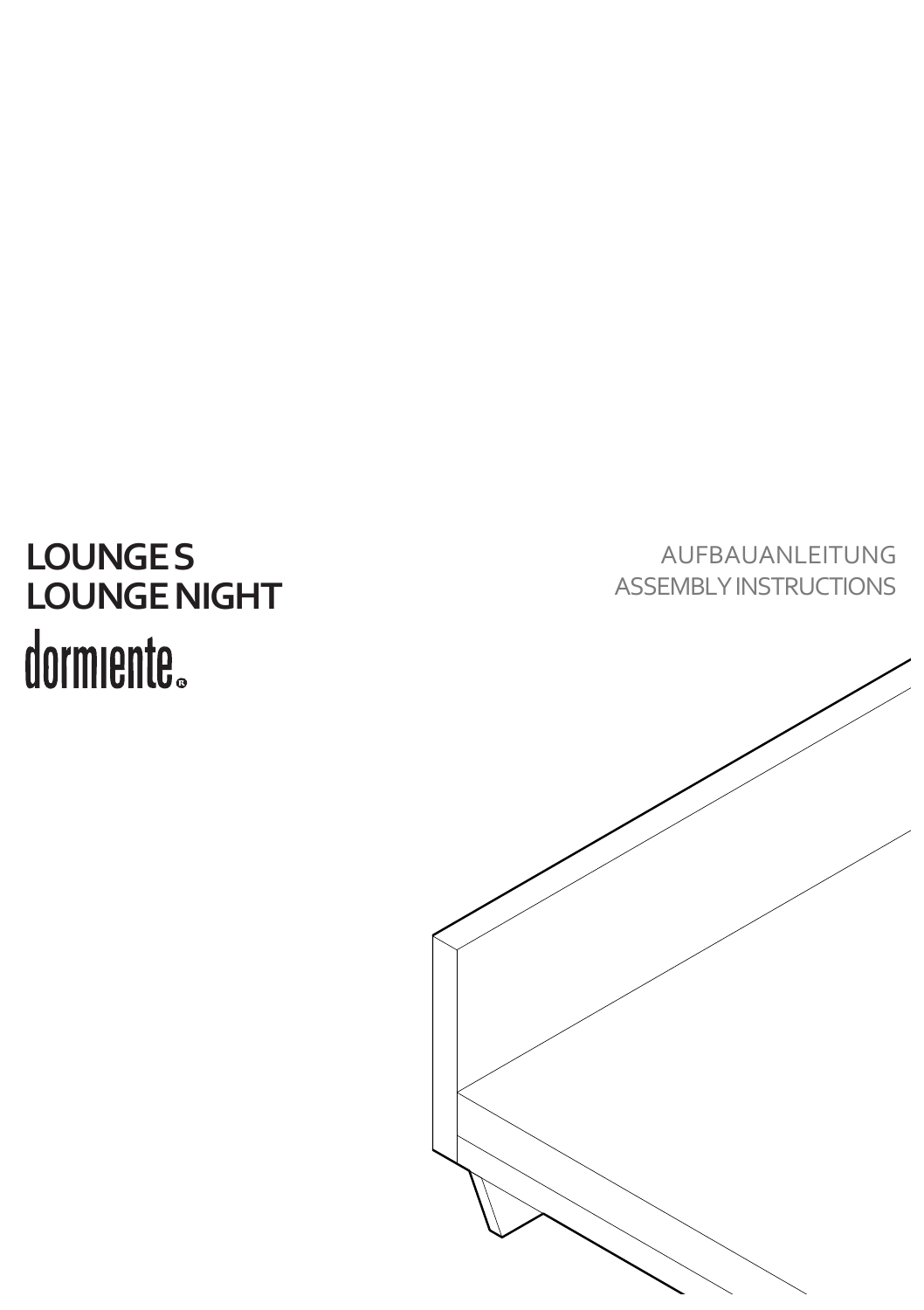## D/AT/CH

### SEHR GEEHRTE DAMEN UND HERREN,

Wir freuen uns, dass Sie sich für ein Qualitätsprodukt der Naturmatratzen- und Betten-Manufaktur dormiente entschieden haben.

Diese Montageanleitung hilft Ihnen das Bett aufzubauen. Gehen Sie danach vor und stellen Sie fest, dass Sie für den Aufbau keine handwerklichen Vorkenntnisse benötigen.

Trotz größter Sorgfalt können auch wir Materialund Transportschäden nicht zu 100% ausschließen. Wir bitten Sie daher, die Ware zuerst auf Vollständigkeit und Unversehrtheit zu überprüfen. Zur schnellen Schadens- regulierung möchten wir Sie bitten, sich im Falle eines Transportschadens oder Herstellungs- bzw. Materialfehlers mit Ihrem Händler vor Ort in Verbindung zu setzen. Bitte denken Sie daran: Holz ist ein Naturprodukt. Jeder Baum wächst anders, Abweichungen in der Holzfärbung oder Maserung, sowie ein verwachsener Ast, sind kein Grund für eine Reklamation. Gerade dadurch bekommt Ihr Bett seinen unikaten Charakter.

Lesen Sie aufmerksam diese Anleitung und folgen Sie den Hinweisen. Wir wünschen Ihnen viel Freude und Erholung mit Ihrem neuen Bett.

Ihre

dormiente GmbH<br>2. 2.

**Dr. Rüdiger Plänker** 

#### **HINWEISE!**

Der im Folgenden beschriebene Aufbau sollte, um Beschädigungen zu vermeiden, von zwei Personen ausgeführt werden!

Bitte legen Sie bei der Montage unter alle Bauteile Textilien!

Seien Sie vorsichtig bei der Verwendung von Werkzeugen, damit im Arbeitsbereich keine Druckstellen entstehen!

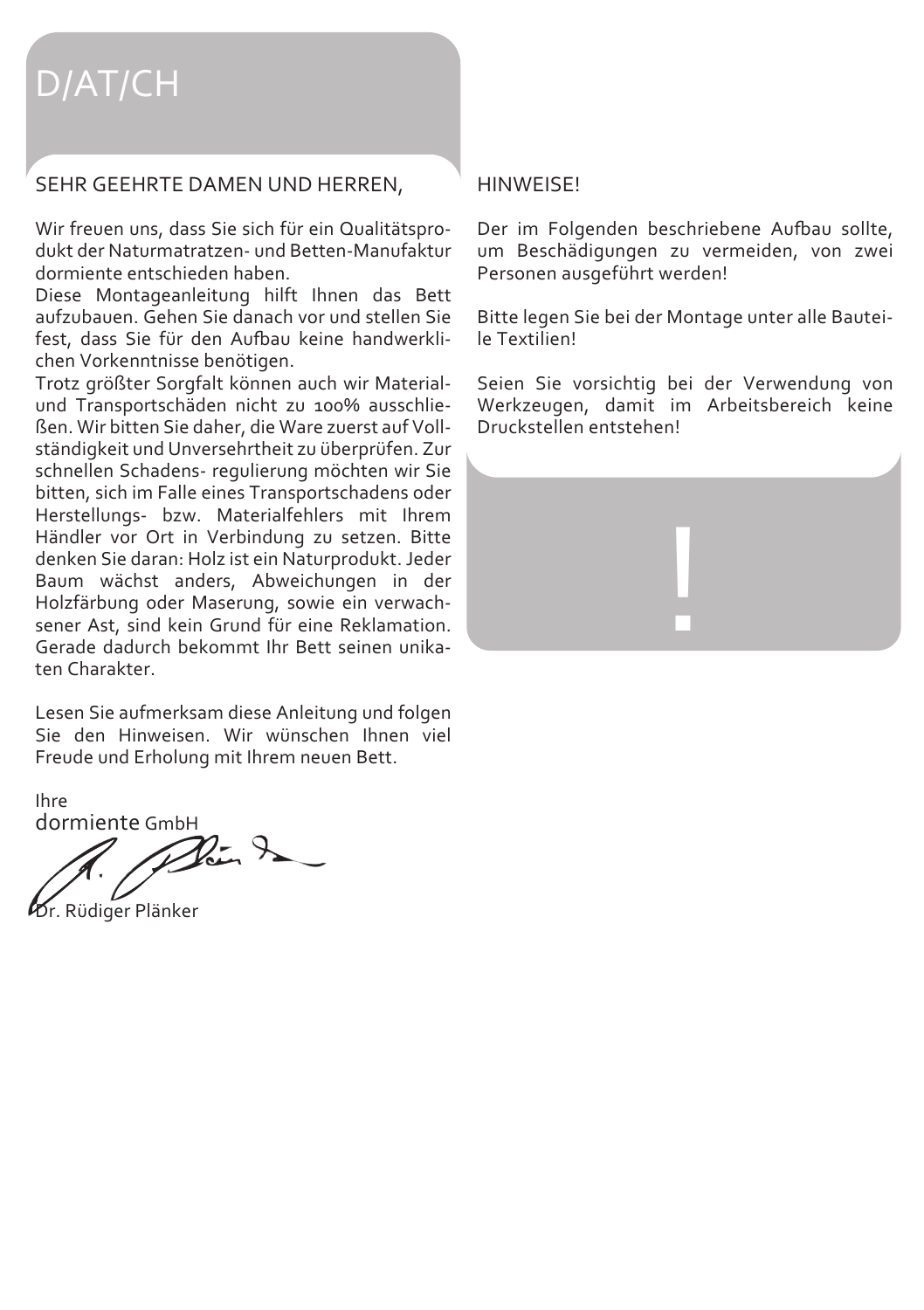## DEAR LADIES AND GENTLEMEN,

We are delighted that you have chosen one of the quality products from Dormiente, the expert natural mattress and bed manufacturer.

These assembly instructions will help you to put your bed together. Just follow the steps outlined and you will realise that you do not need to be a DIY expert to assemble your bed.

Even though we take the greatest care when making and packing your bed, damage in transport or manufacturing faults can never totally be excluded. This is why we suggest that before you start assembling your bed you first check that you have received all the bed parts and that they are in perfect condition. Should you experience any problems we advise you to contact your local Dormiente dealer as soon as possible so they can be dealt with quickly and effectively. Please bear in mind: wood is a natural material and no two trees are alike! Variations in colour or grain – or the occasional knothole – are not considered 'faults'. On the contrary: they are what make your bed truly unique and give it its individual character.

Please read and follow these instructions carefully. Wishing you many good and restful hours on your bed,

Yours sincerely dormiente GmbH

.<br>. Rüdiger Plänker

#### ADVICE!

To avoid damaging your bed we recommend that the assembly be undertaken by two people.

During assembly it is advisable to put the various bed parts on top of a soft, textile surface to avoid damage to the wood.

For the same reason, please also be careful when using tools.

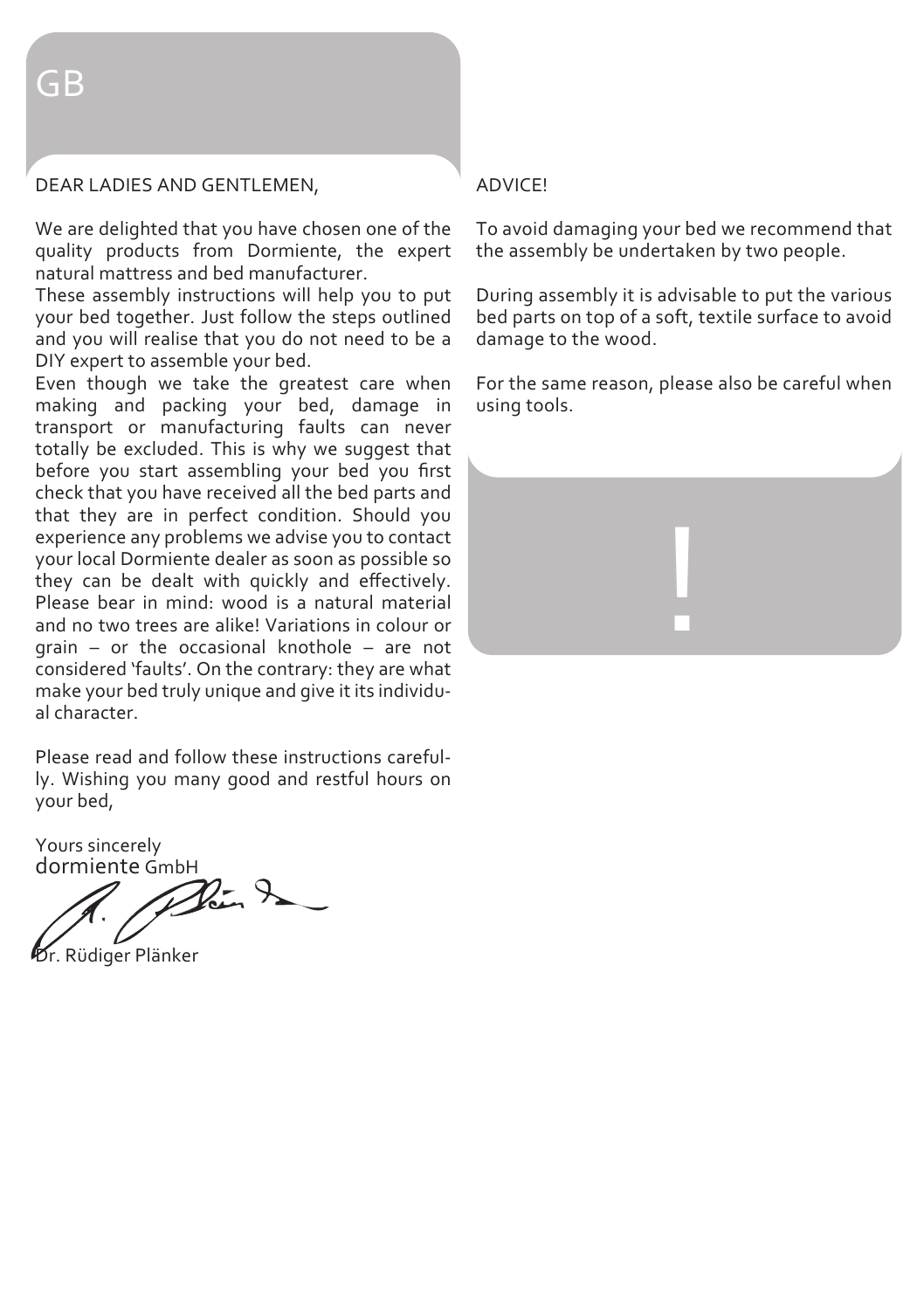## INHALT CONTENT OF DELIVERY



| LOUNGE S ( $V_1/V_2/V_3/V_4/V_5$ ) |                 |        | 3           | 4  | 5      | 6      |
|------------------------------------|-----------------|--------|-------------|----|--------|--------|
| 90 cm                              | 12x/8x/7x/4x/3x | $4x/-$ | 8x/6x/4x/2x | 1x | $4x/-$ | $4x/-$ |
| 100 CM                             | 12x/8x/7x/4x/3x | $4x/-$ | 8x/6x/4x/2x | 1x | $4x/-$ | $4x/-$ |
| 120 CM                             | 12x/8x/7x/4x/3x | $4x/-$ | 8x/6x/4x/2x | 1x | $4x/-$ | $4x/-$ |
| <b>LOUNGE NIGHT</b>                |                 |        |             |    |        |        |
| 90 CM                              | 3x              | $4x/-$ | 3x          | 1x | $4x/-$ | $4x/-$ |
| 100 CM                             | 3x              | $4x/-$ | 3x          | 1x | $4x/-$ | $4x/-$ |
| 120 CM                             | 3x              | $4x/-$ | 3x          | 1x | $4x/-$ | $4x/-$ |
| 140 CM                             | 3x              | $4x/-$ | 3x          | 1x | $4x/-$ | $4x/-$ |
| 16ocm                              | 3x              | $4x/-$ | 3x          | 1x | $4x/-$ | $4x/-$ |
| 180 cm                             | 4x              | $4x/-$ | 4x          | 1x | $4x/-$ | $4x/-$ |
| 200CM                              | 4x              | $4x/-$ | 4x          | 1x | $4x/-$ | $4x/-$ |

## LOUNGE S (V1/V2/V3/V4/V5):

**V1** = 2x Seitenteile,Rückenteil; **V2** = 1x Seitenteil, Rückenteil; **V3**= 1/2 Rückenteil, Seitenteil; **V4**= Rückenteil; **V5**= 1/2 Rückenteil **V1** = 2x side pieces, back part; **V2** = 1x side piece, Rückenteil; **V3**= 1/2 back part, side piece; **V4**= back part; **V4**= 1/2 back part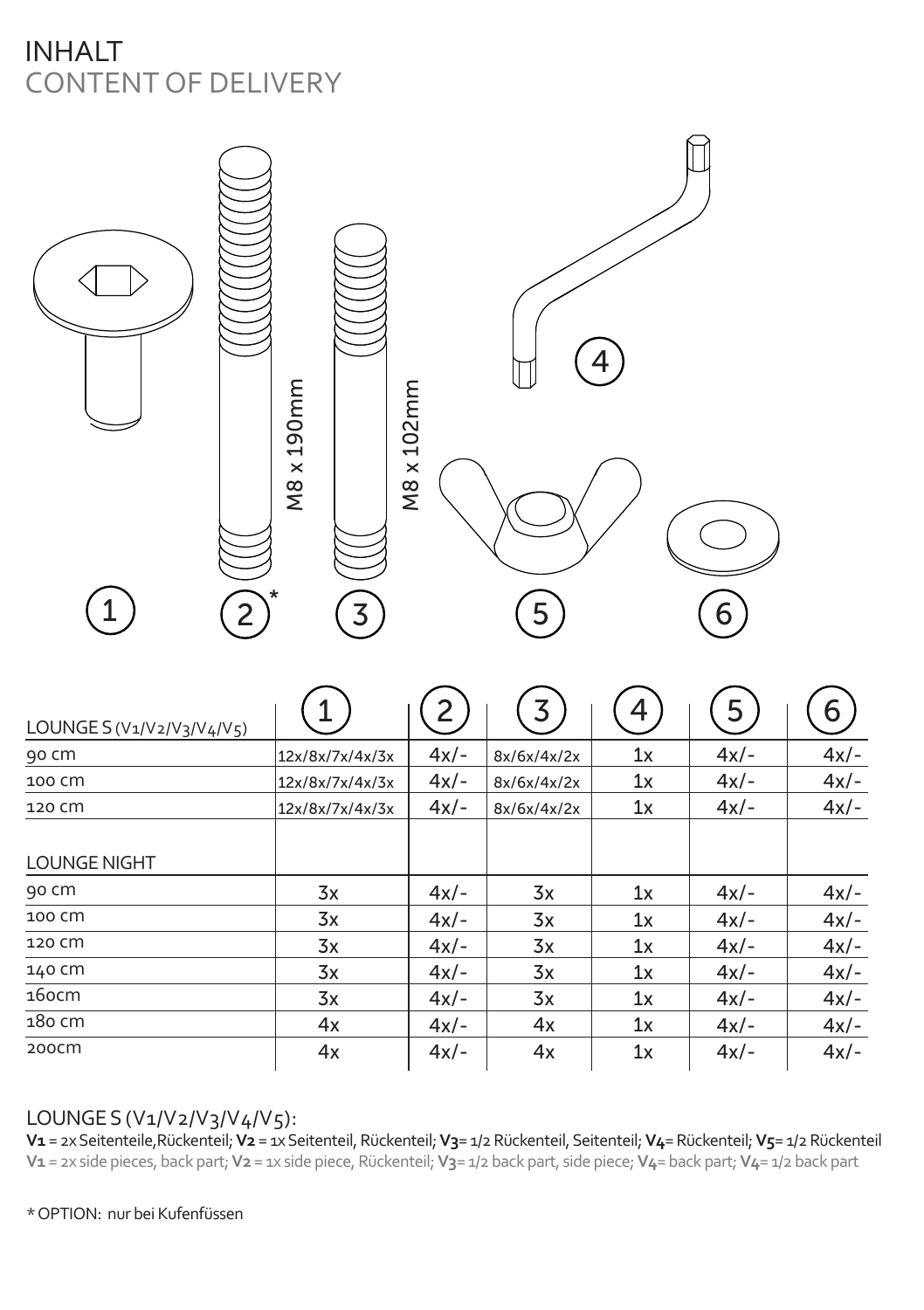Turn your bed frame by 180 degrees.

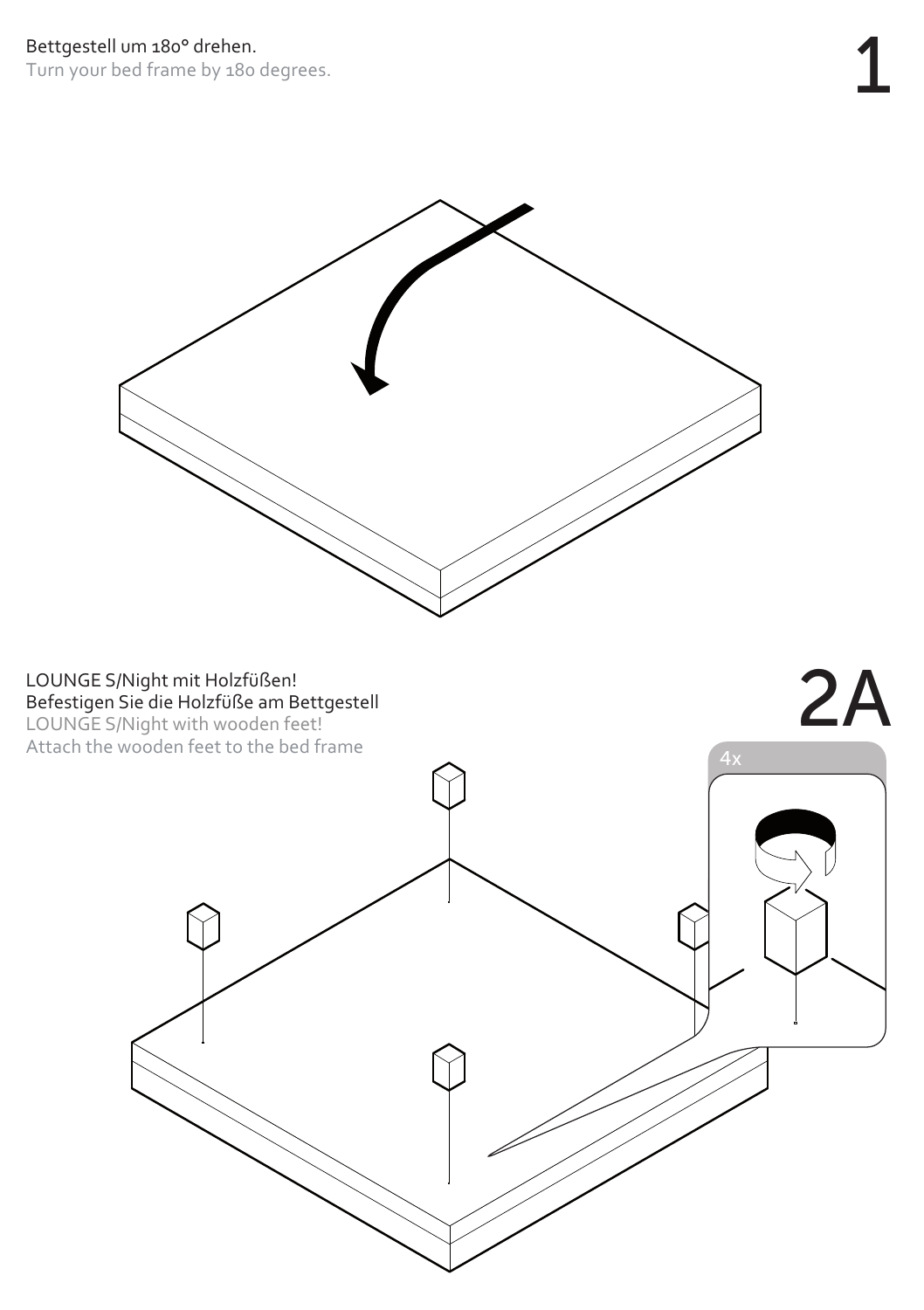## OPTION!<br>LOUNGE S/Night mit Kufen!<br>Befestigen Sie die Kufen am Bettgestell. LOUNGE S/Night mit Kufen! Befestigen Sie die Kufen am Bettgestell. LOUNGE S/Night with wooden feets!

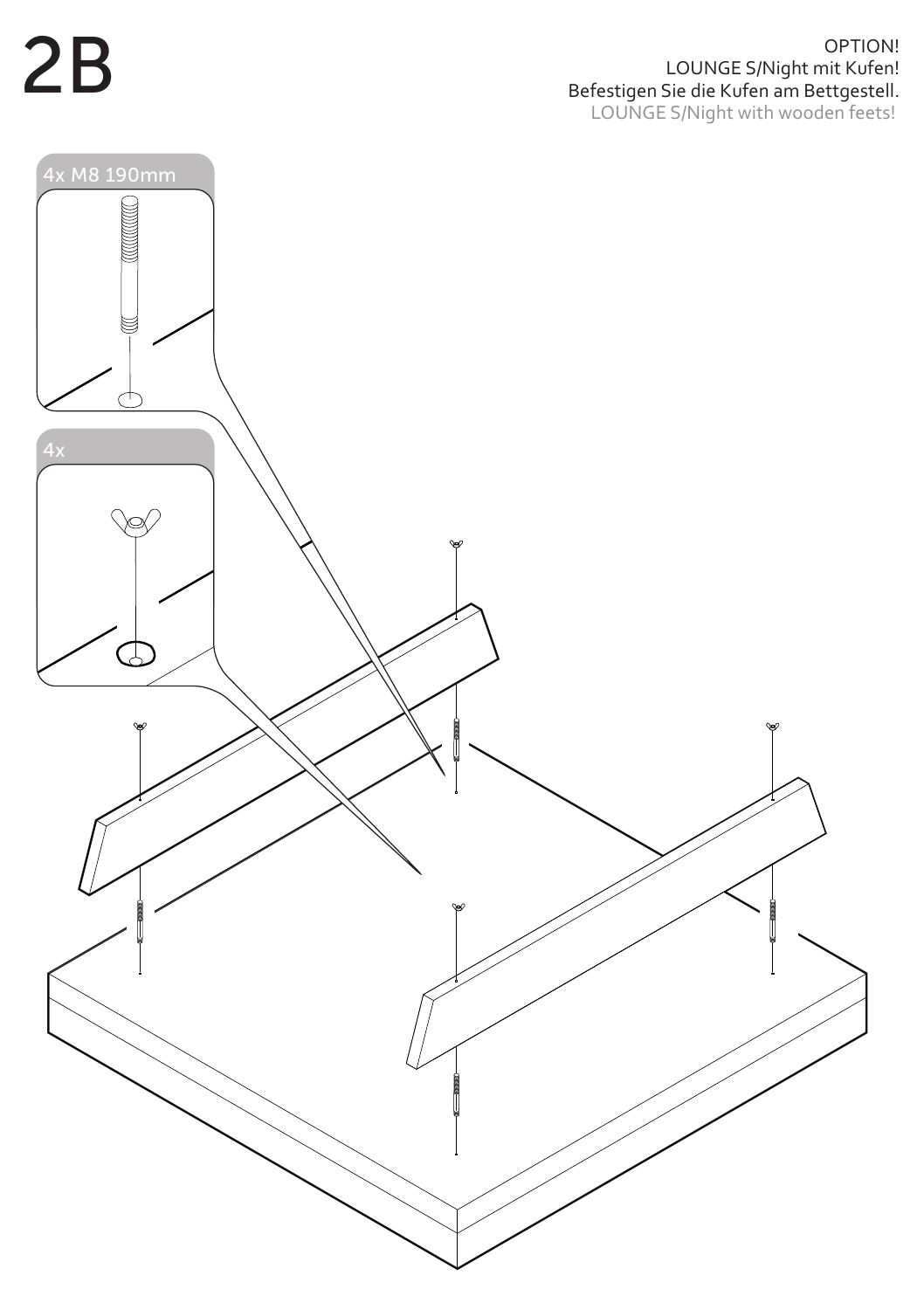Turn your bed frame by 180 degrees.

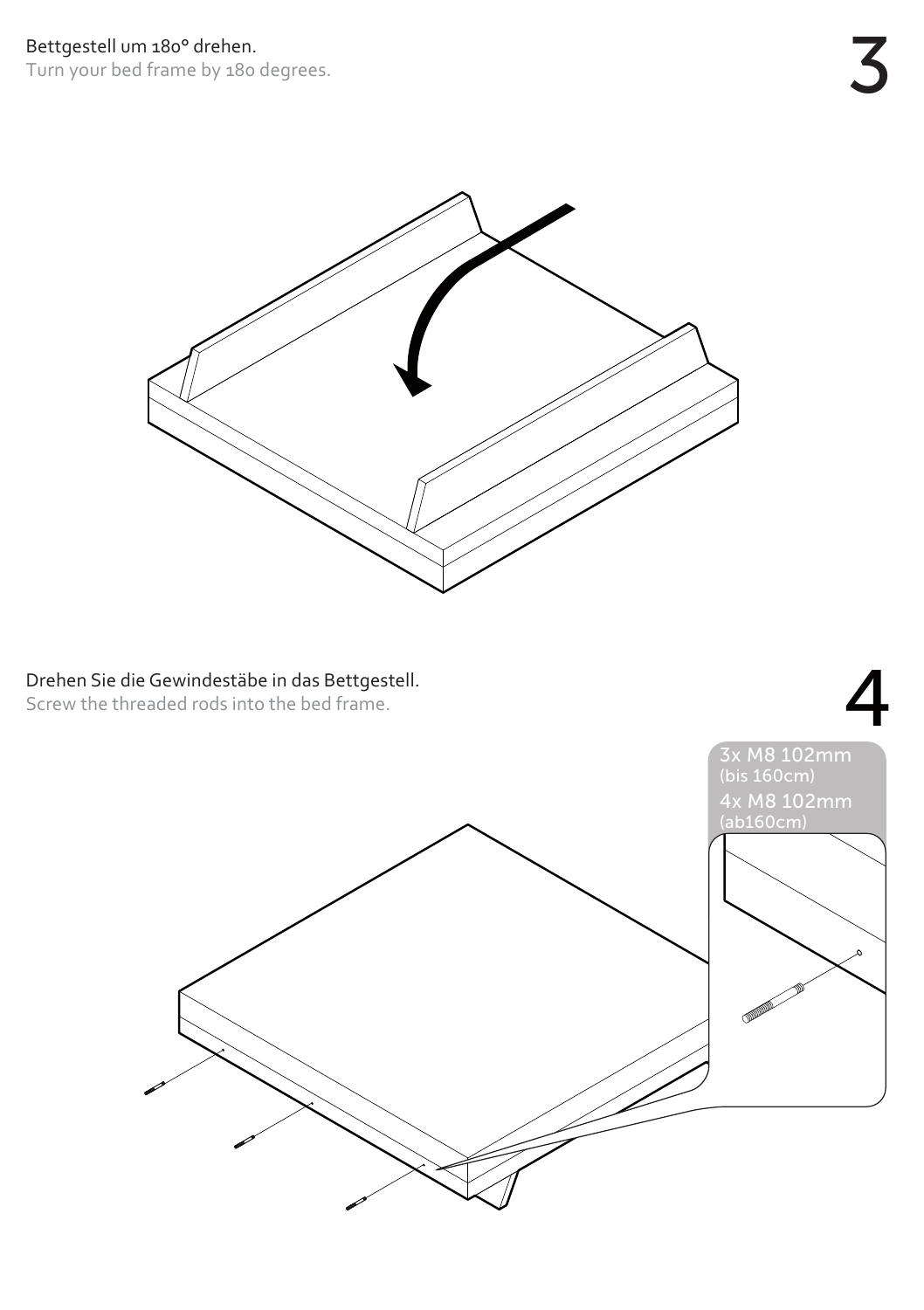Öffnen Sie den Reißverschluss der Rückenlehne. Befestigen Sie die Rückenlehnel am Bettgestell. Attach the back part to the bed frame.



5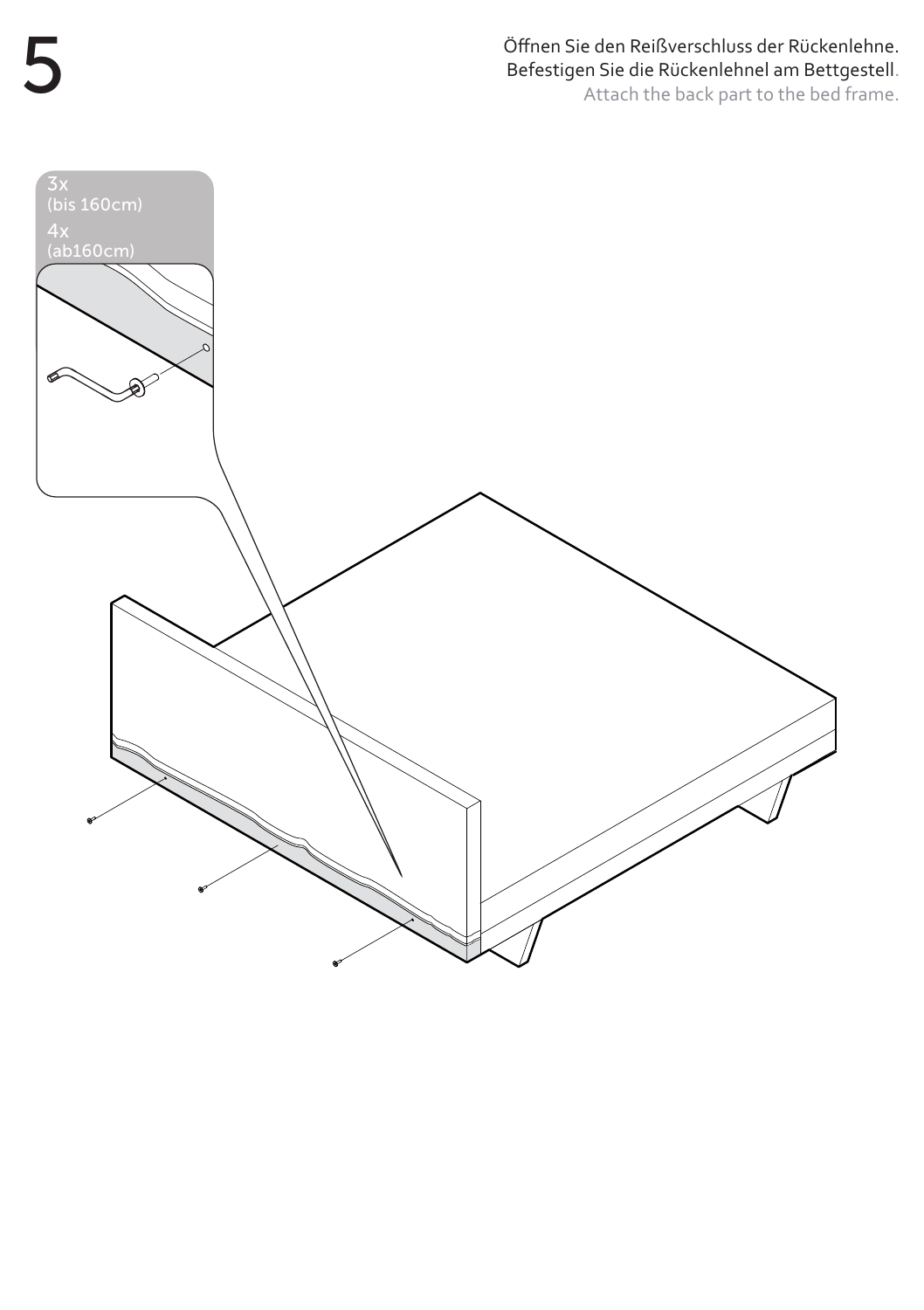## LOUNGE S! Befestigen Sie die Seitenteile am Möbel. Attach the side pieces to the furniture.

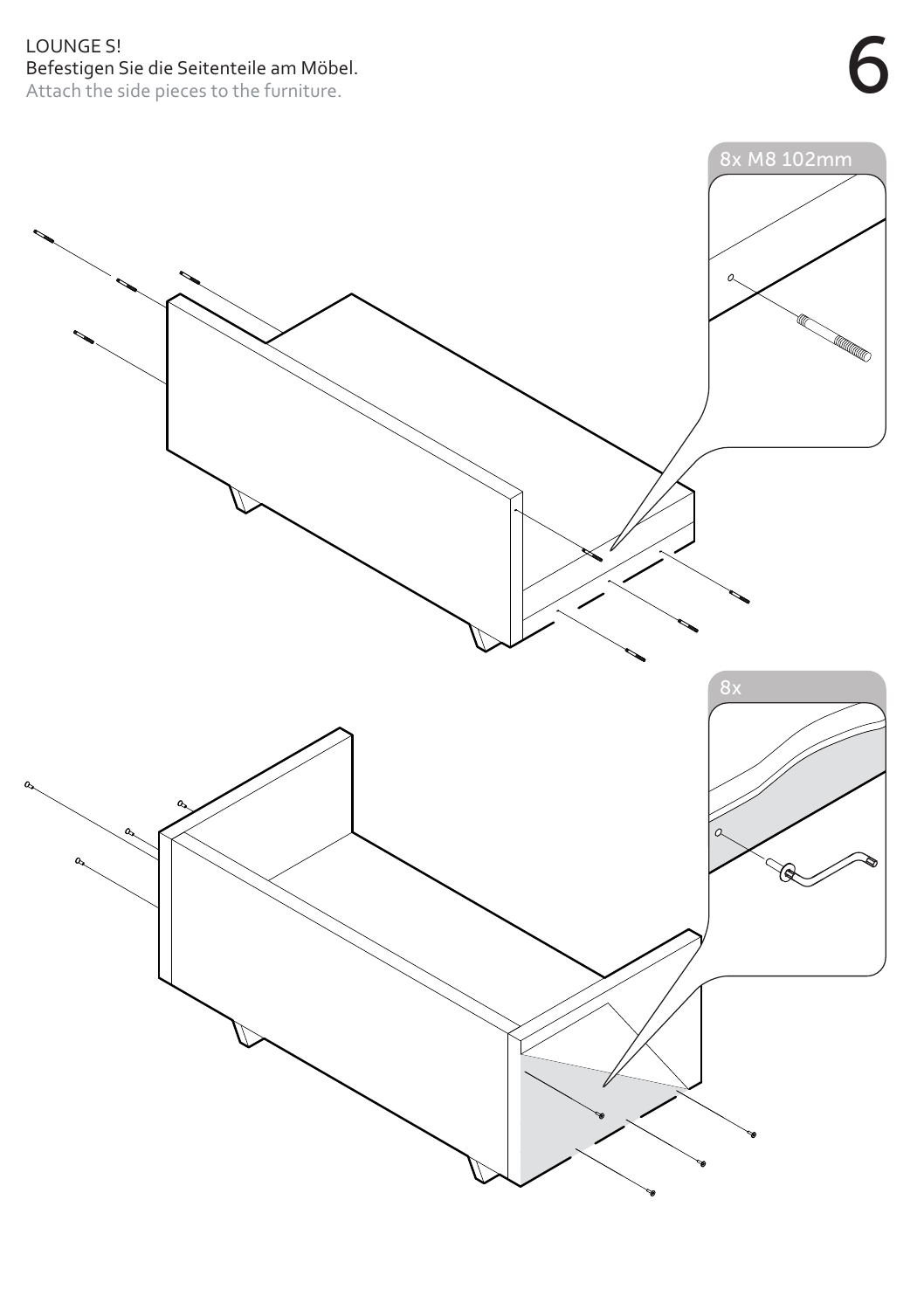## SIE SIND FERTIG. THAT'S IT. YOU'RE DONE!

.



7

LOUNGE NIGHT